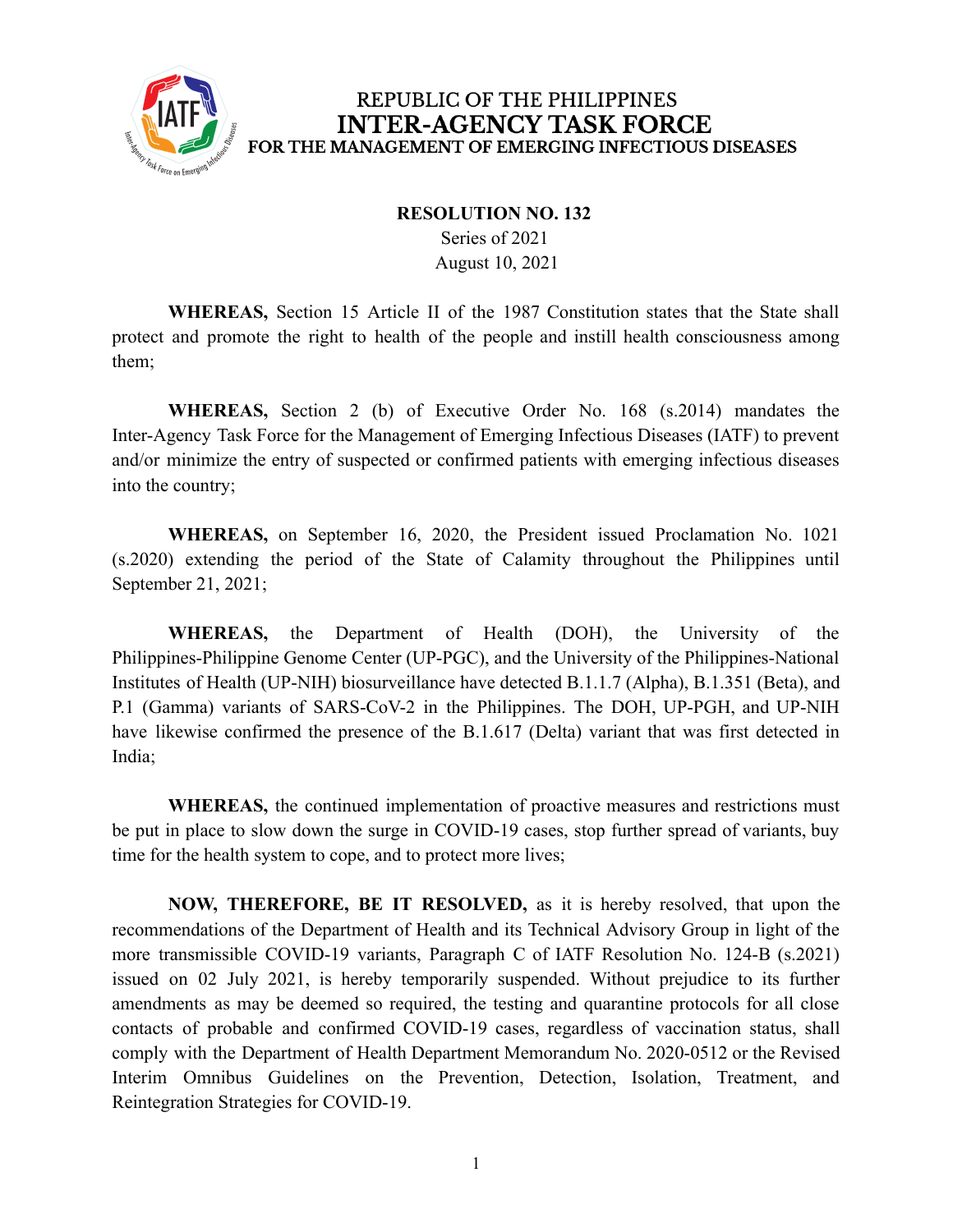

## REPUBLIC OF THE PHILIPPINES **INTER-AGENCY TASK FORCE** FOR THE MANAGEMENT OF EMERGING INFECTIOUS DISEASES

**RESOLVED FURTHER,** that the Chairperson and the Co-Chairperson shall be duly authorized to sign this Resolution for and on behalf of the Inter-Agency Task Force.

**APPROVED** during the 132nd Inter-Agency Task Force Meeting, as reflected in the minutes of the meeting, held this August 10, 2021, via video conference**.**

**FRANCISCO T. DUQUE III** Secretary, Department of Health IATF Chairperson

**KARLO ALEXEI B. NOGRALES** Secretary, Office of the Cabinet Secretariat IATF Co-Chairperson